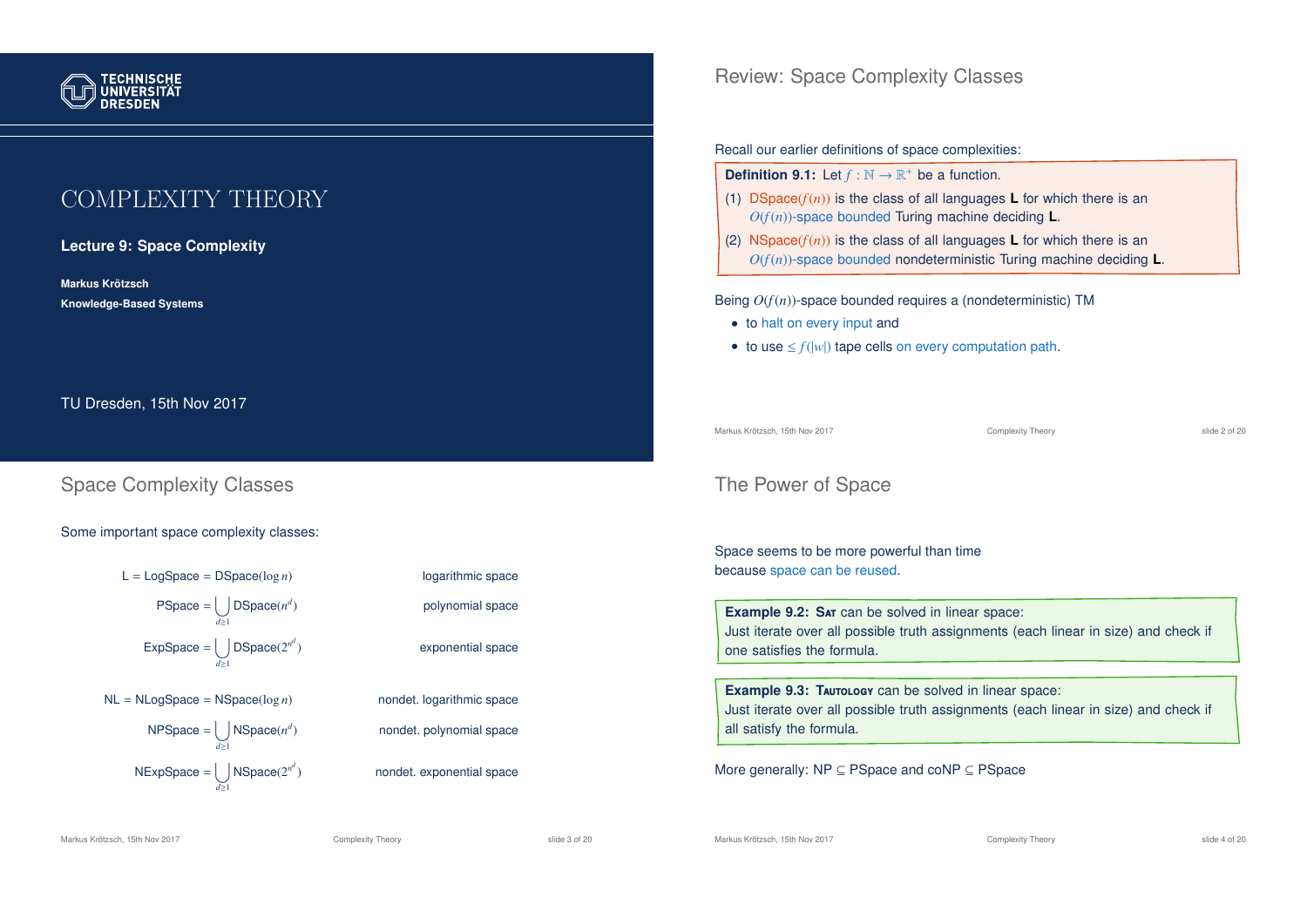### Linear Compression

# **Theorem 9.4:** For every function  $f : \mathbb{N} \to \mathbb{R}^+$ , for all  $c \in \mathbb{N}$ , and for every  $f$ -space bounded (deterministic/nondeterminsitic) Turing machine M: there is a  $\max\{1, \frac{1}{c}f(n)\}$ -space bounded (deterministic/nondeterminsitic) Turing machine  $M'$  that accepts the same language as  $M$ . **Proof idea:** Similar to (but much simpler than) linear speed-up.

This justifies using *O*-notation for defining space classes.

Markus Krötzsch, 15th Nov 2017 **Complexity Theory** Complexity Theory slide 5 of 20

#### Time vs. Space



**Theorem 9.7:** For all functions  $f : \mathbb{N} \to \mathbb{R}^+$  with  $f(n) \ge \log n$ : DSpace( $f$ )  $\subset$  DTime( $2^{O(f)}$ ) ) and NSpace(*f*) ⊆ DTime(2<sup>*O*(*f*)</sup>)

**Proof:** Based on configuration graphs and a bound on the number of possible configurations. **Proof:** Build the configuration graph (time  $2^{O(f(n))}$ ) and find a path from the start to an accepting stop configuration (time  $2^{O(f(n))}$ ).

### Tape Reduction

**Theorem 9.5:** For every function  $f : \mathbb{N} \to \mathbb{R}^+$  all  $k \ge 1$  and  $\mathsf{L} \subseteq \Sigma^*$ :

If **L** can be decided by an *f*-space bounded *k*-tape Turing-machine, then it can also be decided by an *f*-space bounded 1-tape Turing-machine.

**Proof idea:** Combine tapes with a similar reduction as for time. Compress space to avoid linear increase.

**Note:** We still use a separate read-only input tape to define some space complexities, such as LogSpace.

Markus Krötzsch, 15th Nov 2017 Complexity Theory slide 6 of 20

# Number of Possible Configurations

Let  $M := (Q, \Sigma, \Gamma, q_0, \delta, q_{start})$  be a 2-tape Turing machine (1 read-only input tape + 1 work tape)

Recall: A configuration of M is a quadruple  $(q, p_1, p_2, x)$  where

- $q \in Q$  is the current state,
- $p_i \in \mathbb{N}$  is the head position on tape *i*, and
- $x \in \Gamma^*$  is the tape content.

Let  $w \in \Sigma^*$  be an input to M and  $n := |w|$ .

- Then also  $p_1 \leq n$ .
- If M is  $f(n)$ -space bounded we can assume  $p_2 \le f(n)$  and  $|x| \le f(n)$

Hence, there are at most

 $|Q| \cdot n \cdot f(n) \cdot |\Gamma|^{f(n)} = n \cdot 2^{O(f(n))} = 2^{O(f(n))}$ 

different configurations on inputs of length *n* (the last equality requires  $f(n) \ge \log n$ ).

Markus Krötzsch, 15th Nov 2017 **Complexity Theory** Complexity Theory slide 8 of 20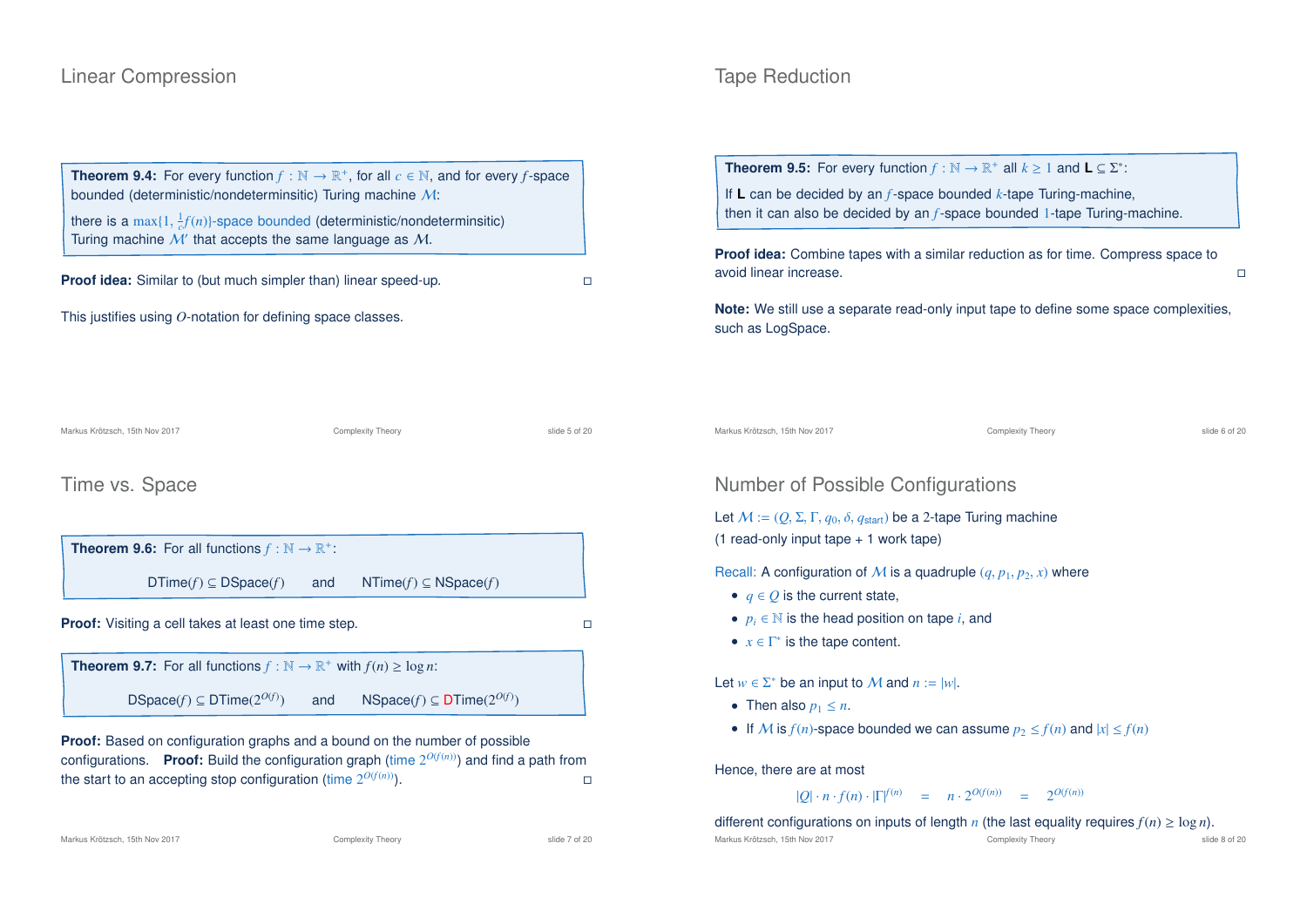# Configuration Graphs

The possible computations of a TM M (on input *w*) form a directed graph:

- Vertices: configurations that M can reach (on input *w*)
- Edges: there is an edge from  $C_1$  to  $C_2$  if  $C_1 \vdash_M C_2$  $(C_2$  reachable from  $C_1$  in a single step)

This yields the configuration graph:

- Could be infinite in general.
- For *f*(*n*)-space bounded 2-tape TMs, there can be at most  $2^{O(f(n))}$  vertices and  $2 \cdot (2^{O(f(n))})^2 = 2^{O(f(n))}$  edges

A computation of M on input *w* corresponds to a path in the configuration graph from the start configuration to a stop configuration.

#### Hence, to test if M accepts input *w*,

- construct the configuration graph and
- find a path from the start to an accepting stop configuration.

| Markus Krötzsch, 15th Nov 2017 |  |  |  |  |
|--------------------------------|--|--|--|--|
|--------------------------------|--|--|--|--|

Complexity Theory **Complexity Theory** Slide 9 of 20

# Basic Space/Time Relationships

Applying the results of the previous slides, we get the following relations:

L ⊆ NL ⊆ P ⊆ NP ⊆ PSpace ⊆ NPSpace ⊆ ExpTime ⊆ NExpTime

We also noted  $P \subseteq \text{coNP} \subseteq \text{PSpace}$ .

#### Open questions:

- What is the relationship between space classes and their co-classes?
- What is the relationship between deterministic and non-deterministic space classes?

### Time vs. Space

**Theorem 9.6:** For all functions  $f : \mathbb{N} \to \mathbb{R}^+$ :

 $DTime(f) \subseteq DSpace(f)$  and  $NTime(f) \subseteq NSpace(f)$ 

**Proof:** Visiting a cell takes at least one time step.

**Theorem 9.7:** For all functions  $f : \mathbb{N} \to \mathbb{R}^+$  with  $f(n) \ge \log n$ :

DSpace( $f$ )  $\subset$  DTime( $2^{O(f)}$ ) ) and NSpace(*f*) ⊆ DTime(2<sup>*O*(*f*)</sup>)

**Proof:** Based on configuration graphs and a bound on the number of possible configurations. Proof: Build the configuration graph (time  $2^{O(f(n))}$ ) and find a path from the start to an accepting stop configuration (time  $2^{O(f(n))}$ ).

Markus Krötzsch, 15th Nov 2017 Complexity Theory slide 10 of 20

# Nondeterminism in Space

Most experts think that nondeterministic TMs can solve strictly more problems when given the same amount of time than a deterministic TM:

Most believe that  $P \subset NP$ 

How about nondeterminism in space-bounded TMs?

**Theorem 9.8 (Savitch's Theorem, 1970):** For any function  $f : \mathbb{N} \to \mathbb{R}^+$  with  $f(n) \ge \log n$ :

 $NSpace(f(n)) \subseteq DSpace(f^2(n)).$ 

#### That is: nondeterminism adds almost no power to space-bounded TMs!

Markus Krötzsch, 15th Nov 2017 **Complexity Theory** Complexity Theory slide 11 of 20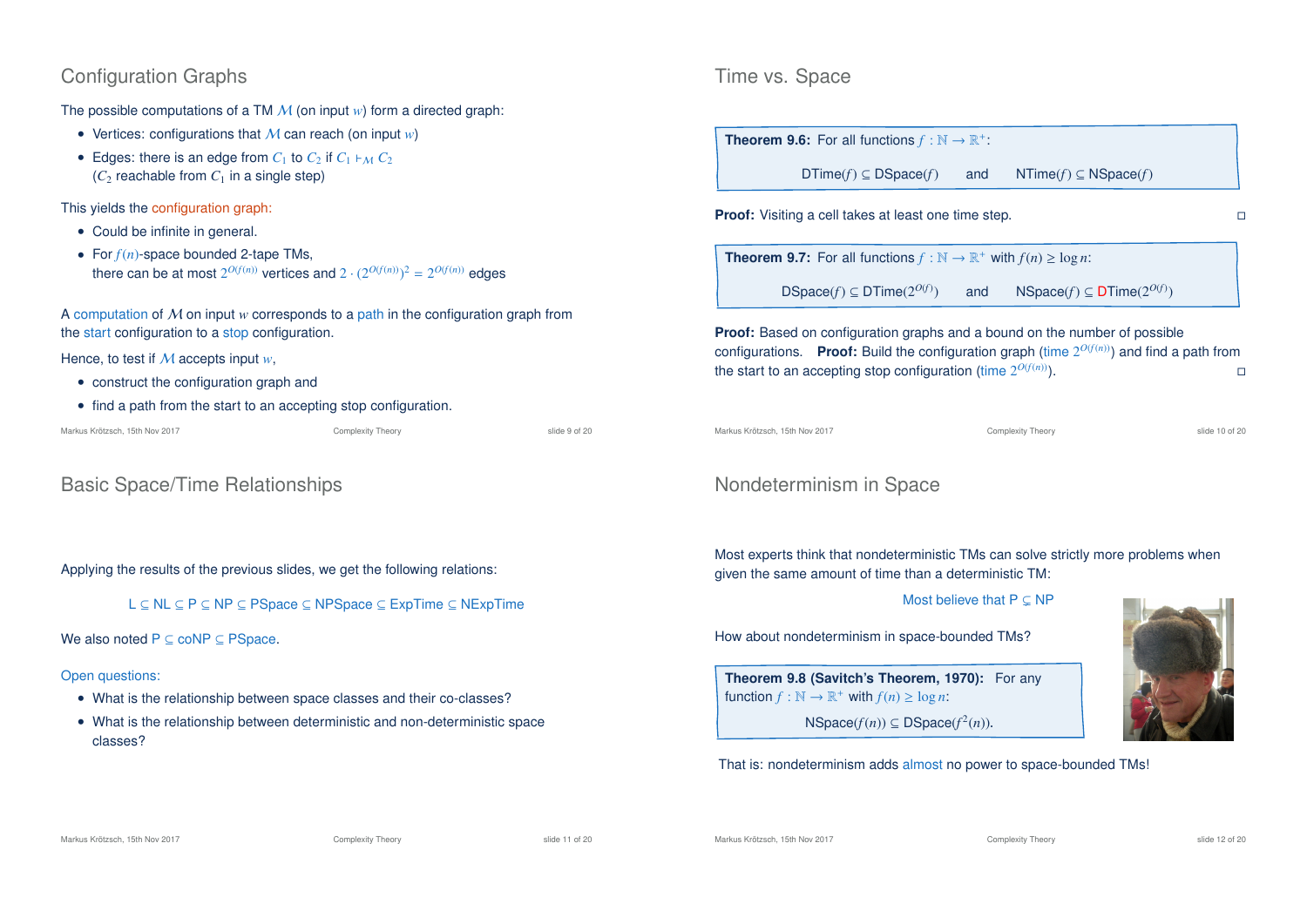### Consequences of Savitch's Theorem

**Theorem 9.8 (Savitch's Theorem, 1970):** For any function  $f : \mathbb{N} \to \mathbb{R}^+$  with  $f(n) > log n$ 

 $NSpace(f(n)) \subseteq DSpace(f^2(n)).$ 

#### **Corollary 9.9:** PSpace = NPSpace.

**Proof:** PSpace ⊆ NPSpace is clear. The converse follows since the square of a polynomial is still a polynomial.

Similarly for "bigger" classes, e.g., ExpSpace = NExpSpace.

**Corollary 9.10:** NL  $\subseteq$  DSpace( $O(\log^2 n)$ ).

#### Note that  $\log^2(n) \notin O(\log n)$ , so we do not obtain NL = L from this.

Markus Krötzsch, 15th Nov 2017 Complexity Theory slide 13 of 20

# Proving Savitch's Theorem: Key Idea

#### To find out if we can reach an accepting configuration, we solve a slighly more general question:

#### **Y**ieldability

Input: TM configurations  $C_1$  and  $C_2$ , integer  $k$ 

Problem: Can TM get from  $C_1$  to  $C_2$  in at most  $k$  steps?

**Approach:** check if there is an intermediate configuration C' such that

- (1)  $C_1$  can reach  $C'$  in  $k/2$  steps and
- (2)  $C'$  can reach  $C_2$  in  $k/2$  steps
- $\rightsquigarrow$  Deterministic: we can try all  $C'$  (iteration)
- $\rightarrow$  Space-efficient: we can reuse the same space for both steps

# Proving Savitch's Theorem

Simulating nondeterminism with more space:

- Use configuration graph of nondeterministic space-bounded TM
- Check if an accepting configuration can be reached
- Store only one computation path at a time (depth-first search)

This still requires exponential space. We want quadratic space! **What to do?**

#### Things we can do:

- Store one configuration:
	- one configuration requires  $\log n + O(f(n))$  space
	- $−$  if *f*(*n*) ≥ log *n*, then this is  $O(f(n))$  space
- Store  $\log n$  configurations (remember we have  $\log^2 n$  space)
- Iterate over all configurations (one by one)

Markus Krötzsch, 15th Nov 2017 Complexity Theory slide 14 of 20

# An Algorithm for Yieldability

|                 | 01 CANYIELD $(C_1, C_2, k)$ {                      |
|-----------------|----------------------------------------------------|
|                 | 02 if $k = 1$ :                                    |
| $\mathbf{0}$ 3  | return $(C_1 = C_2)$ or $(C_1 \rhd_M C_2)$         |
| 04              | else if $k>1$ :                                    |
| 05              | for each configuration C of M for input size $n$ : |
| 06              | if $\text{CANYIELD}(C_1, C, k/2)$ and              |
| 07              | CANYIELD $(C, C_2, k/2)$ :                         |
| 80              | return true                                        |
|                 | 09 // eventually, if no success:                   |
| 10              | return false                                       |
| 11 <sup>3</sup> |                                                    |

#### • We only call CanYield only with *k* a power of 2, so *k*/2 ∈ N